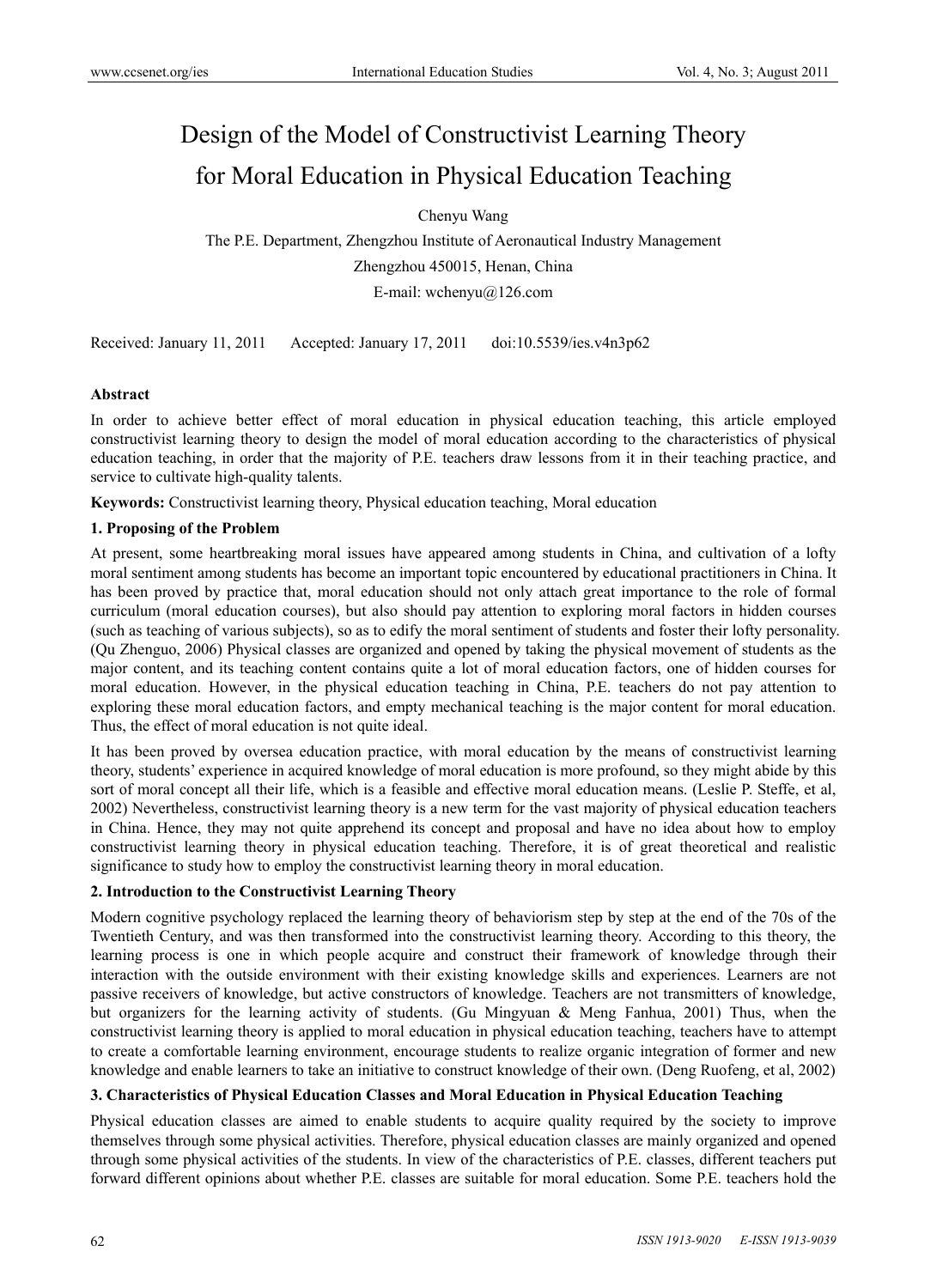view that it is not suitable for moral education merely through the physical activities of students. Those who hold this viewpoint mistakenly consider moral education as the ideological education of the Communism and politicize the content of moral education. There are also some teachers who hold the opinion that, although all sports events may be regarded as means to cultivate the moral sentiment of students in some aspects, they deny that it is likely to foster students spirit of bravery, perseverance, bearing hardships and standing hard work, solidarity and coordination merely through one or several classes of hurdles, long-distance running, relay race, basketball class and football class, etc. It is hence indicated, these teachers are not quite familiar with the reality that current moral education not only includes political and ideological education, but also includes civic accomplishment education. Its connotation has already been expanded. However, these teachers have not been aware of the significance of hidden moral education courses, let alone their possibility to explore the moral education connotation of the teaching content of P.E. classes. At present, the civic accomplishment education includes the following four: 1) social value standard, such as, cooperation, integrity and civic spirit, etc.; 2) standard of personal value, such as, loyalty, honesty and tolerance, etc.; 3) standard of value about the nation and the world, such as, patriotism, peaceful civic responsibility and international understanding, etc.; 4) standard of value about the cognitive process, such as, matter-of-fact scientific approach and distinguishing the true from the false, etc. (Feng Zengjun, 2002)

Since a variety of physical exercises are required in P.E. classes, students not only need guidance and assistance from teaching for their physical exercise, but also require mutual cooperation, help and assessment from other students. Objectively, P.E. classes call for interaction from multiple aspects, which determines that quite a lot of moral education contexts are implied in P.E. teaching. For instance, such moral education factors as solidarity, cooperation and competition are implied in interaction between teachers and students and interaction between students. With guidance from teachers and help from students, if these moral education contexts are experienced by students themselves, the effect of its moral education would be several hundred times better than empty mechanical teaching. Therefore, the characteristics of P.E. classes determine that the constructivist learning theory can be applied for moral education.

## **4. Design of the Model of the Constructivist Learning Theory for Moral Education in Physical Education Teaching**

In moral education of physical education teaching with the method of the constructivist learning theory, first of all, teachers may analyze the moral education value implied in the teaching content according to characteristics of the teaching content; then, according to the moral education value in the teaching content, teachers may establish background knowledge of students in moral education; thirdly, they can devise the presentation means of knowledge in moral education; fourthly, they are able to fulfill how to employ the constructivist learning theory to conduct moral education among students. Then, why the author chose to arrange the running of 100m and the relay race of 4x100m together for teaching? First of all, these two courses are similar in terms of technique and learning them together avoids negative transfer of technique, which arranges the content of teaching by taking into account the characteristics of the physical education technique. Secondly, the 100m running is an individual event and the purpose of arranging an individual event is to enable students to come to know about the importance of personal efforts; the 4x100m relay race is a team event and the purpose of arranging a team event is to enable students to come to know about the importance of team cooperation. Furthermore, this arrangement is convenient to conduct moral education among students in terms of personal efforts and collectivism.

#### *4.1 Analyzing the Moral Education Value Implied in the Teaching Content*

The characteristics of 100m running is to break through the destination at the highest speed and the philosophical value it implies is just as a flash flood which is frozen to a speed beyond time. In the moral education among students, we can connect moral education with our behaviors in the life. In our life, there is always a critical moment which requires 100-yard dash energy and the utmost efforts we can to surpass our opponents to reach the destination. The relay race of 4x100m not only requires each team member to finish his own competition task at the fastest speed, but also requires him to create the best playing space for his companions. The moral education value the relay race implies is how a team enables its team members to complete their task at the fastest speed within the limit allowed by the rule. If compared to the realistic life, it is that each member in the collective can create the best playing space for his companions with the pre-condition that he has already given full play to his own capacity. In such way, the effect of  $1+1>2$  can be accomplished in the collective.

#### *4.2 Establishment of Background Knowledge of Students in Moral Education*

After the teachers demonstrated the technique, rules and do's and don'ts of the 100m running and the relay race of 4x100m, students were required to exercise and test by themselves and their scores were recorded by their teachers. Based on the test scores of students, teachers divided all students into two groups for the rival exercise of 100m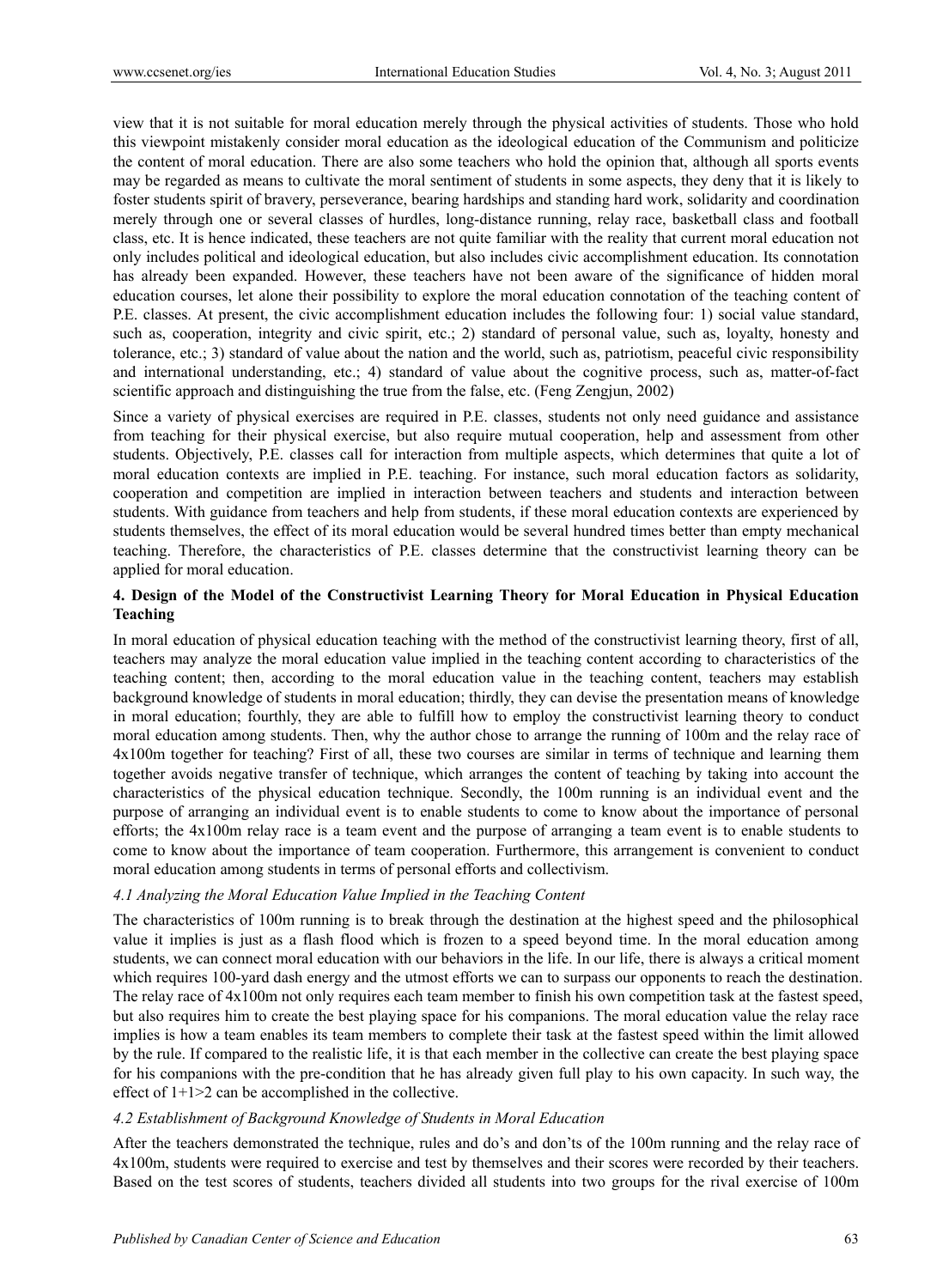running according to the principle of approximation of the total scores. Similarly, according to the principle of approximation of the total scores, every four students constituted a group for the rival exercise of 4x100m relay race and their scores were recorded one by one. The purpose of arranging teaching content and sequence in such a way was to enable students to generate moral experiences in different contexts and furthermore to enrich their background knowledge in moral education.

#### *4.3 Organization and Presentation Means of Knowledge in Moral Education*

After students completed the single exercise and test of the 100m running and the group work test of the 4x100m relay race, they were called together by their teachers to answer the following questions: What was the situation of your personal exercise in the 100m running and the situation of your group work in the 4x100m relay race and the reasons for any similarity or difference? P.E. teachers paid attention to guide students' action and ask them to answer these questions after discussion. Then, the teachers recorded the answers of their students.

As to the above questions, the answers mainly included the following two: 1) I had good performance in my personal exercise and my score in the group work was not as good. This might well be due to the fact that I had no opponent in my personal exercise, so I was a little bit relaxed, while I was nervous in the group work exercise since I had opponents, so my score was declined. 2) I had higher score in the group work exercise than in the personal exercise. This might well be due to the fact that I had no competition pressure in my personal exercise, so I didn't give full play to my potential.

After the 4x100m relay race group work was over, P.E. teachers called all students together and asked them the following questions: Was your score in the group work of 4x100m relay race higher than all your scores added in the personal exercise of 100m running? What was the reason?

As for this sort of closed-end questions, students' answers mainly included the following two: 1) My performance in the rival exercise of the 4x100m relay race was better than the performance in the personal exercise of 100m running, since we concentrated on cooperation, especially in the baton exchange and let our companions who passed the baton acquire enough running speed at the take-over area. 2) My performance in the rival exercise of the 4x100m relay race was worse than my performance in the personal exercise of 100 running, since our group members didn't cooperate well and lost time in the process of baton exchange, so our companions who passed the baton hadn't been able to acquire a fast initial speed.

#### *4.4 Establishment of Moral Education Knowledge among Students*

Establishment of knowledge in moral education was implemented in the means of proposing questions by the teachers. The questions of the teachers were: 1) What beneficial enlightenment did the 100m running bring to you? 2) What beneficial enlightenment did the 4x100m relay race bring to you?

Students' answers to Question 1) mainly included the following:

1) Our life is sometimes like the 100-yard dash, in which we have to do our best to surpass our opponents and reach the destination.

2) In our life, we have to have the courage to encounter competition, since pressure of competition might stimulate our potentials to attain our best condition and bring considerable performance. However, we also have to tackle in a correct way failure caused by competition. When we compete with those opponents compared with whom we still have a long way to go, we shouldn't be trapped in sorrow, because you might innately not be as good as others in some aspects. What is important is the process to participate, enhance and practice ourselves.

3) Competition leads to increased pressure and drop of my school performance. Thus, in my life in the future, I should keep a state of mind that I keep out of the affair and handle affairs in accordance with our own pace.

Students' answers to Question 2) mainly included the following:

1) In order for a collective project to achieve excellent performance, all members in the collective need to unite in a concerted effort with concord and coordination and try to create the best playing space for the other companions, such as, successful baton exchange, let the companions get the fastest running speed in the take-over zone and play the team advantage of  $1+1>2$ . In such way, a virtuous circle is realized in the collective. Thus, when we handle affairs in any team, we not only have to give full play to our own capacity up to the hilt, but also have to try to create the best playing space for our companions.

2) Our nation is also a large collective, in which all departments and sections have to strive to realize a virtuous circle. In such way, our nation can get thriving and prosperous, resist foreign countries' riding roughshod over our nation and avoid such humiliations as invasion by the Eight-Power Allied Forces and the Opium War.